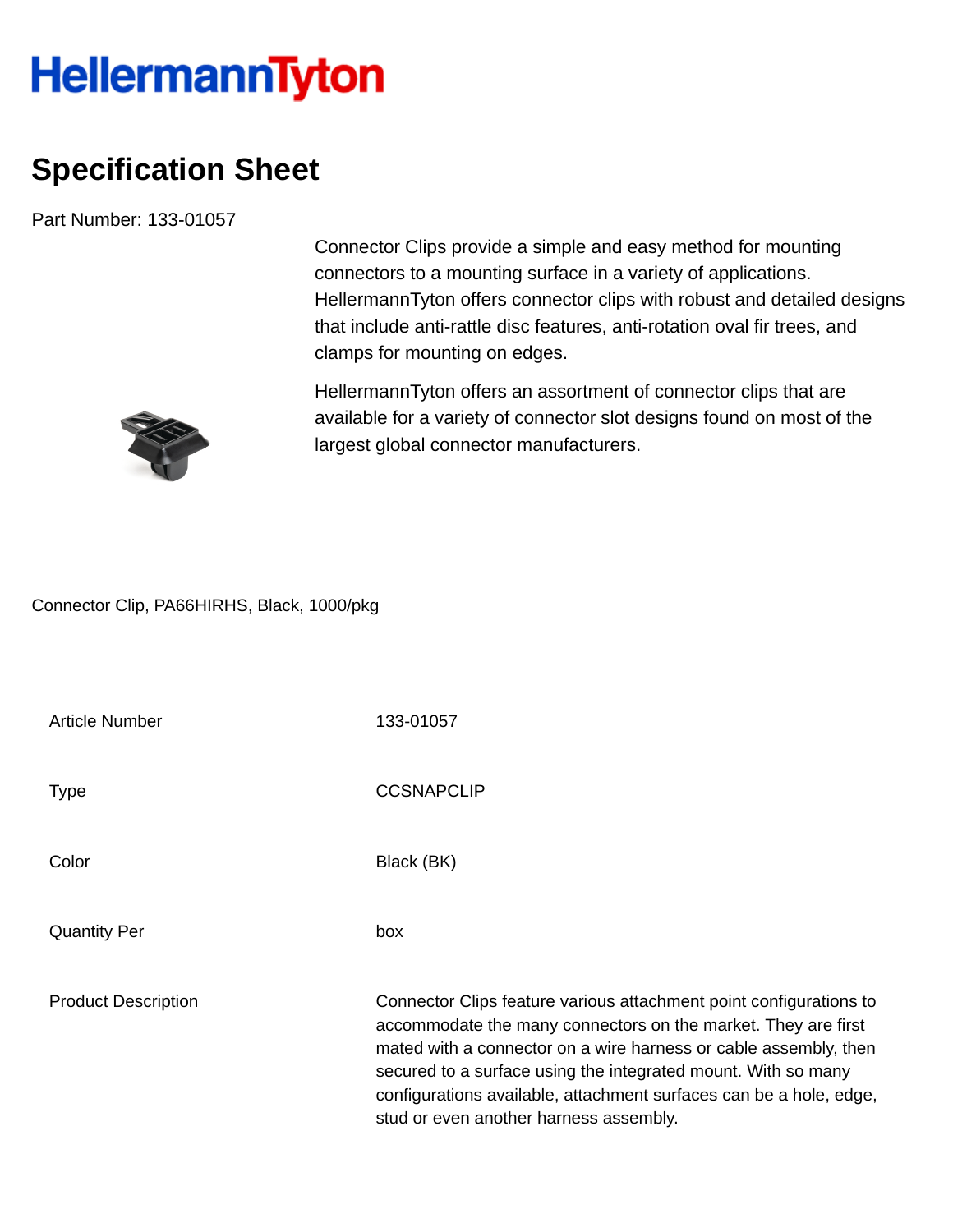| <b>Short Description</b>              | Connector Clip, PA66HIRHS, Black, 1000/pkg                       |
|---------------------------------------|------------------------------------------------------------------|
| <b>Global Part Name</b>               | CCSNAPCLIP-PA66HIRHS-BK                                          |
|                                       |                                                                  |
| Panel Thickness Min (Metric)          | 0.6                                                              |
| Panel Thickness Max (Metric)          | 4.0                                                              |
| Mounting Hole Diameter D (Imperial)   | $0.63 \times 0.63$                                               |
| Mounting Hole Diameter D (Metric)     | 16.0 x 16.0 mm                                                   |
| Mounting Hole Diameter D Max (Metric) | 16.0                                                             |
| <b>Stud Diameter (Metric)</b>         | 7.11 mm                                                          |
| Stud Diamater (Imperial)              | 0.28                                                             |
|                                       |                                                                  |
|                                       |                                                                  |
| Material                              | Polyamide 6.6, high impact modified, heat stabilized (PA66HIRHS) |
| <b>Material Shortcut</b>              | PA66HIRHS                                                        |
| Flammability                          | <b>UL 94 HB</b>                                                  |
| <b>Operating Temperature</b>          | -40°F to +221°F (-40°C to +105°C)                                |
| Reach Compliant (Article 33)          | Yes                                                              |